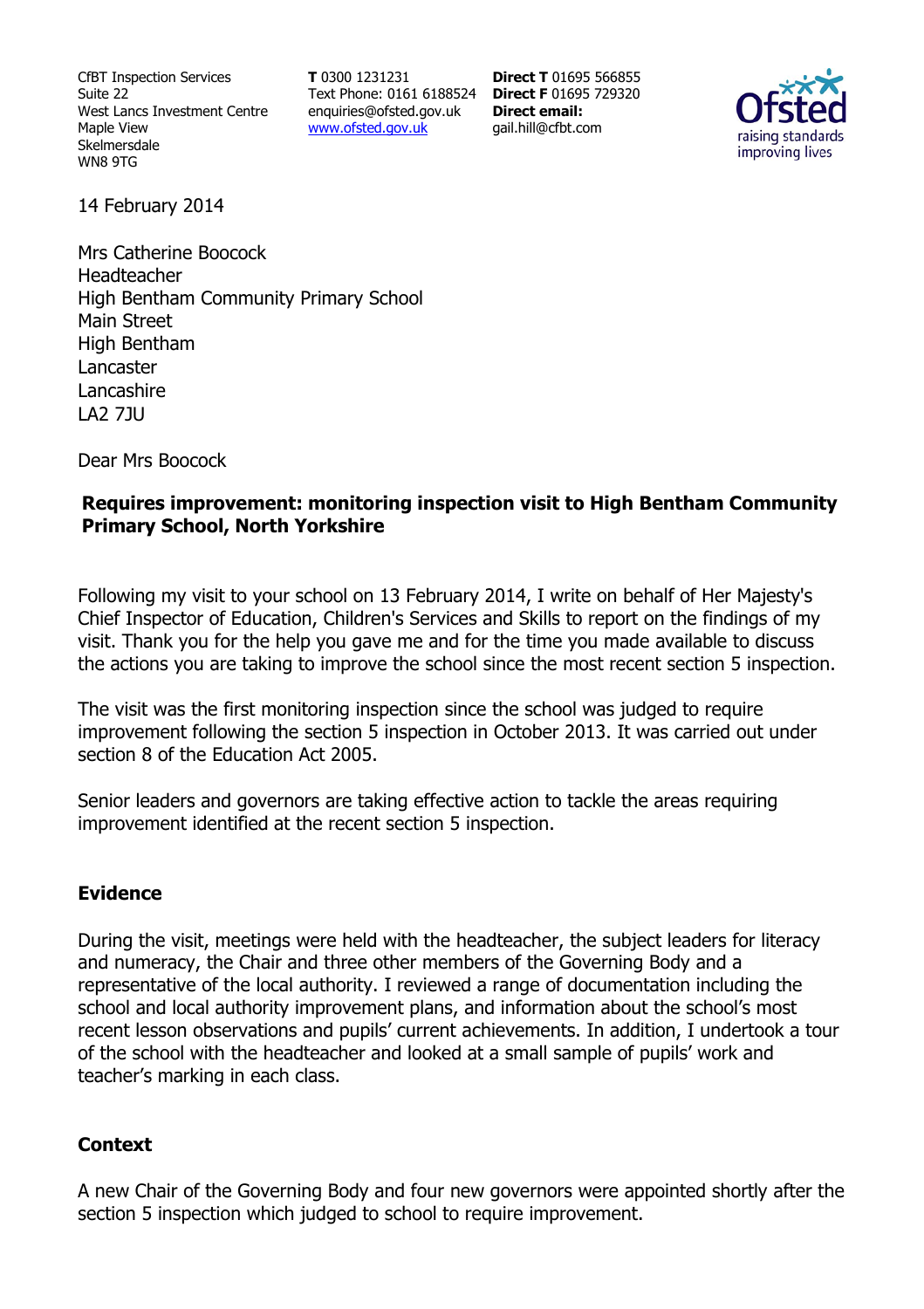### **Main findings**

The headteacher and subject leaders have a clear understanding of what needs to be done to bring about swift improvement. Recent lesson observations show that the quality of teaching is improving and a higher proportion is now good or better across the school. A new marking policy is in place. While more time is needed to ensure this is embedded consistently, scrutiny of pupils' work and teachers' feedback, confirms that the quality of marking is improving. Teachers are generally providing comments that help pupils know how to improve their work and more opportunities are being created in lessons to enable pupils to act on the feedback they have received.

Expectations about what pupils can achieve are rising. Individual pupil targets and the standard of their work in books and the many high quality displays around the school, indicate that pupils are being more appropriately challenged. Practical problem solving is now more evident in mathematics lessons and in creative and well thought out crosscurricular activities, such as measuring and constructing the type of shoes that would have been worn by Vikings. Improvements in the way pupils' progress is assessed and tracked is making sure that pupil progress meetings between teachers and senior leaders are increasingly being refined and focused on individual pupils. As a result, school leaders are confident that the actions being taken are leading to improvement in the quality of teaching and having a positive impact on pupils learning and achievement.

Governors demonstrate a clear intent to make a difference to the school. They are improving their ability to do so by accessing a range of appropriate training and seminars. A skills audit and self-review is underway to assess how best to utilise the additional skills and expertise the newly appointed governors bring to the governing body. The revised committee structure enables governors to monitor the impact and actions the headteacher and other leaders are taking and to support and challenge leaders more effectively. Governors are more visible in and around the school. Governors' consultation with parents and pupils has increased. Taking account of parents' and pupils' views is recognised as an important part of the improvement journey; as evidenced by the focus group the Chair of the Governing Body held with pupils recently to hear what difference they think the changes made are having on their learning and life at school.

Systems and strategies adopted to drive improvement forward are appropriate. The school improvement plans are suitable for purpose and follow the areas for further improvement identified during the inspection in October 2013. While the plans give a detailed picture of intended actions, the headteacher recognises that as yet there are too few targets and success criteria that focus sharply and specifically enough on intended outcomes for each year group, or that are matched to the needs of different groups of pupils. Nonetheless, actions taken to date are beginning to have an impact on the achievement of pupils.

Parents have been kept well informed about the school's progress. The Ofsted Parent View results (accessed 12 February 2013) indicate that almost all of the 39 parents who completed the questionnaire consider their children are happy at the school and parents are kept well informed about their children's progress.